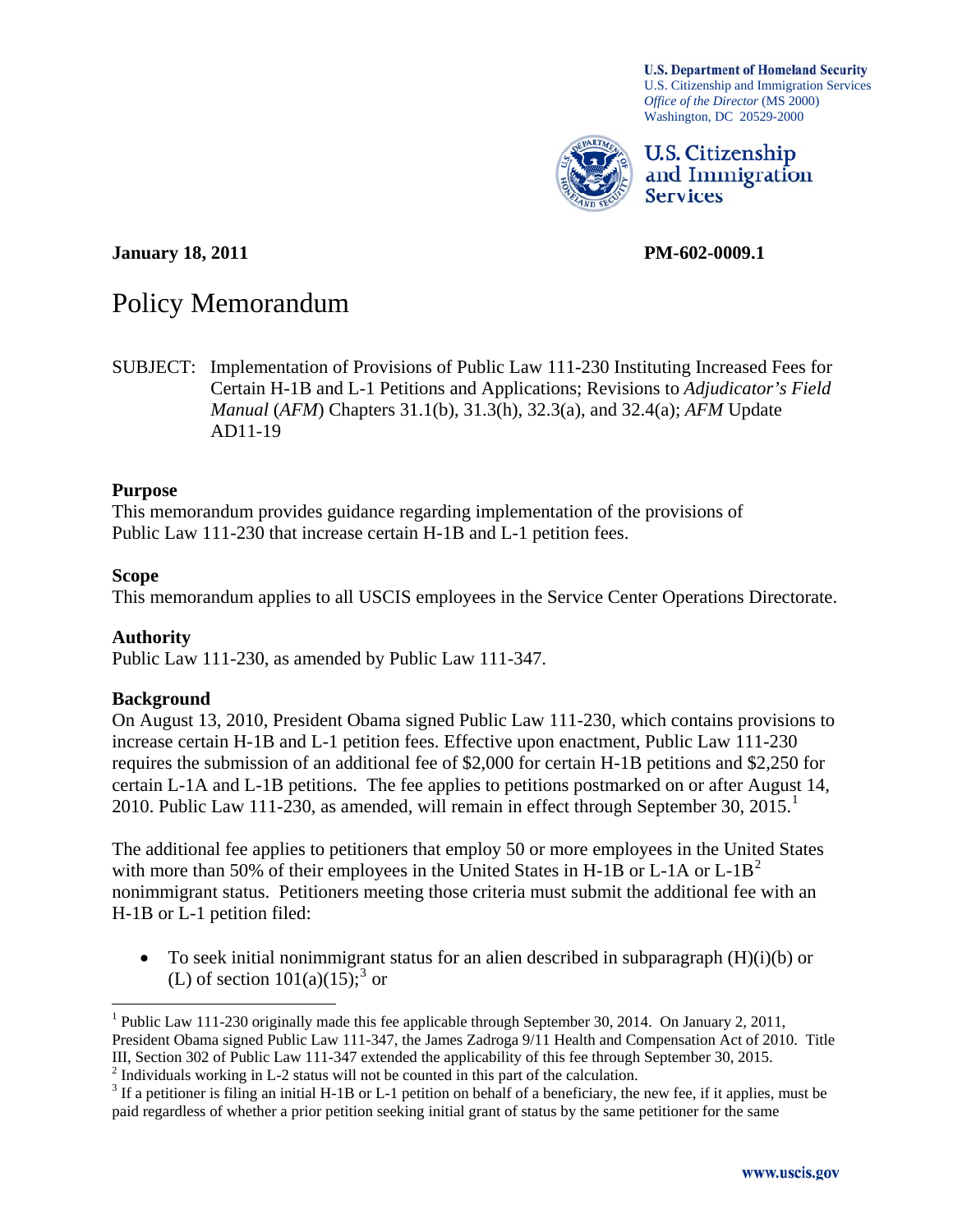$\bullet$  To obtain authorization for an alien having such status to change employers.<sup>[4](#page-1-0)</sup>

To implement Public Law 111-230, USCIS is revising Form I-129, Petition for a Nonimmigrant Worker, Form I-129S, Nonimmigrant Petition Based on Blanket L Petition, and the instructions. Certain portions of the guidance in this Policy Memorandum may be modified when the H-1B Data Collection and Filing Fee Exemption Supplement and L Supplement of Form I-129 are revised to capture information relating to the additional fees.

To facilitate implementation of this new law, USCIS has announced that petitioners should include, as part of the H-1B, L-1A, or L-1B filing packet, the new fee or a statement or other evidence outlining why this new fee does not apply. USCIS has requested that petitioners include a notation of whether the fee in Public Law 111-230 is or is not required in bold capital letters at the top of the cover letter. A Request for Evidence (RFE) may be required even in cases where that evidence is submitted, if questions still remain.

# **Policy**

In accordance with the provisions of Public Law 111-230, USCIS will collect the additional fees required by that statute from each H-1B or L-1 petitioner, as applicable.

## **Implementation**

The *AFM* is revised as follows:

 $\mathcal{F}$  1. Section (b) of Chapter 31.1 is revised by adding the following two paragraphs to read:

(b) Prior Laws.

\*\*\*

On December 8, 2004, President George W. Bush signed the Omnibus Appropriations Act of FY 2005 (also known as the H-1B Visa Reform Act) into law. This Act:

 Reinstated and increased an additional filing fee to \$1,500 for certain H-1B petitions filed by petitioners with more than 25 employees in the United States, with some exceptions. This is known as the ACWIA (American Competitiveness and Workforce Improvement Act of 1998) fee.

beneficiary was filed but denied. In other words, this fee applies to any petition seeking the grant of H-1B or L-1 status to a beneficiary if the petitioner is otherwise subject to the law.

<span id="page-1-0"></span><sup>&</sup>lt;sup>4</sup> A successor in interest, as that term is defined in USCIS guidance memoranda, will not be required to pay the \$2,000 or \$2,250 fee (if applicable). A petition filed by a successor in interest to a company that previously petitioned for and obtained the grant of H-1B or L-1 status for the beneficiary will be treated as an extension petition, not subject to the new fee.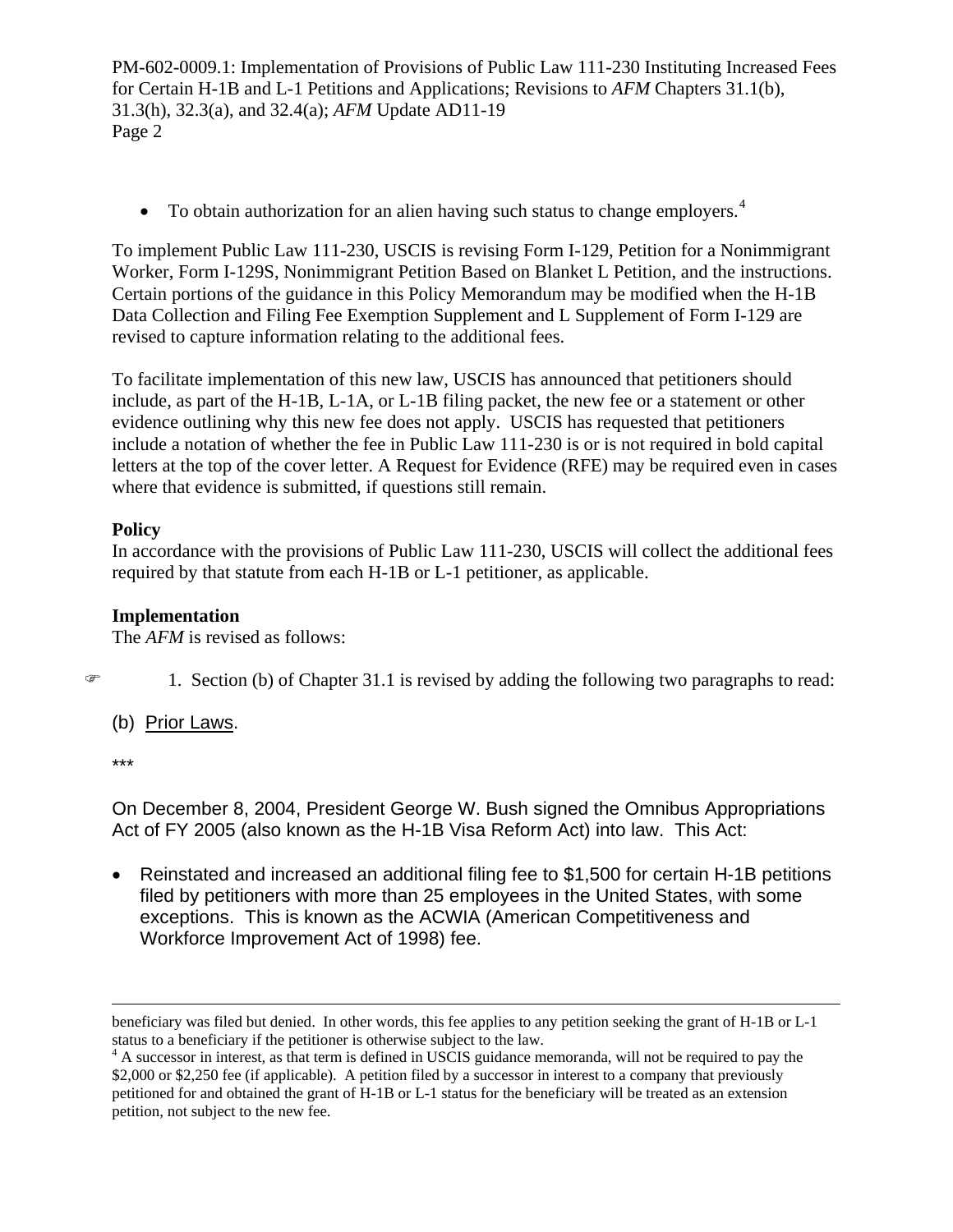- Set the additional fee at \$750 for certain H-1B petitions filed by petitioners with 25 or fewer employees in the United States, with some exceptions.
- Instituted a Fraud Prevention and Detection Fee of \$500 for the first H-1B petition filed by a particular petitioner on behalf of a specific beneficiary on or after March 8, 2005.

On August 13, 2010, President Barack Obama signed Public Law 111-230. Public Law 111-230:

- Requires the submission of an additional fee of \$2,000 for certain H-1B petitions where those petitions are postmarked on or after August 14, 2010;
- Applies if:
	- o The H-1B petitioner employs 50 or more employees in the United States; and
	- o More than 50 percent of the petitioner's employees in the United States are in H-1B, L-1A, or L-1B nonimmigrant status; and
- As originally enacted would have sunset on September 30, 2014. However, on January 2, 2011 President Obama signed Public Law 111-347. Title III, section 302 of that law extended applicability of the fee through September 30, 2015.
- $\mathcal{F}$  2. A new section (h) is added to Chapter 31.3 to read:

(h) Additional Fee Required by Public Law 111-230. Public Law 111-230 requires the submission of an additional fee of \$2,000 for certain petitions seeking H-1B classification.

(1) Definition of Employer. To determine who is subject to the additional fee of \$2,000, USCIS will apply the definition of "employer" found at 8 CFR 214.2(h)(4)(ii), which states:

[A] person, firm, corporation, contractor, or other association, or organization in the United States which:

(1) engages a person to work within the United States;

(2) has an employer-employee relationship with respect to employees under this part, as indicated by the fact that it may hire, pay, fire, supervise, or otherwise control the work of any such employee; and

(3) has an Internal Revenue Service Tax Identification number.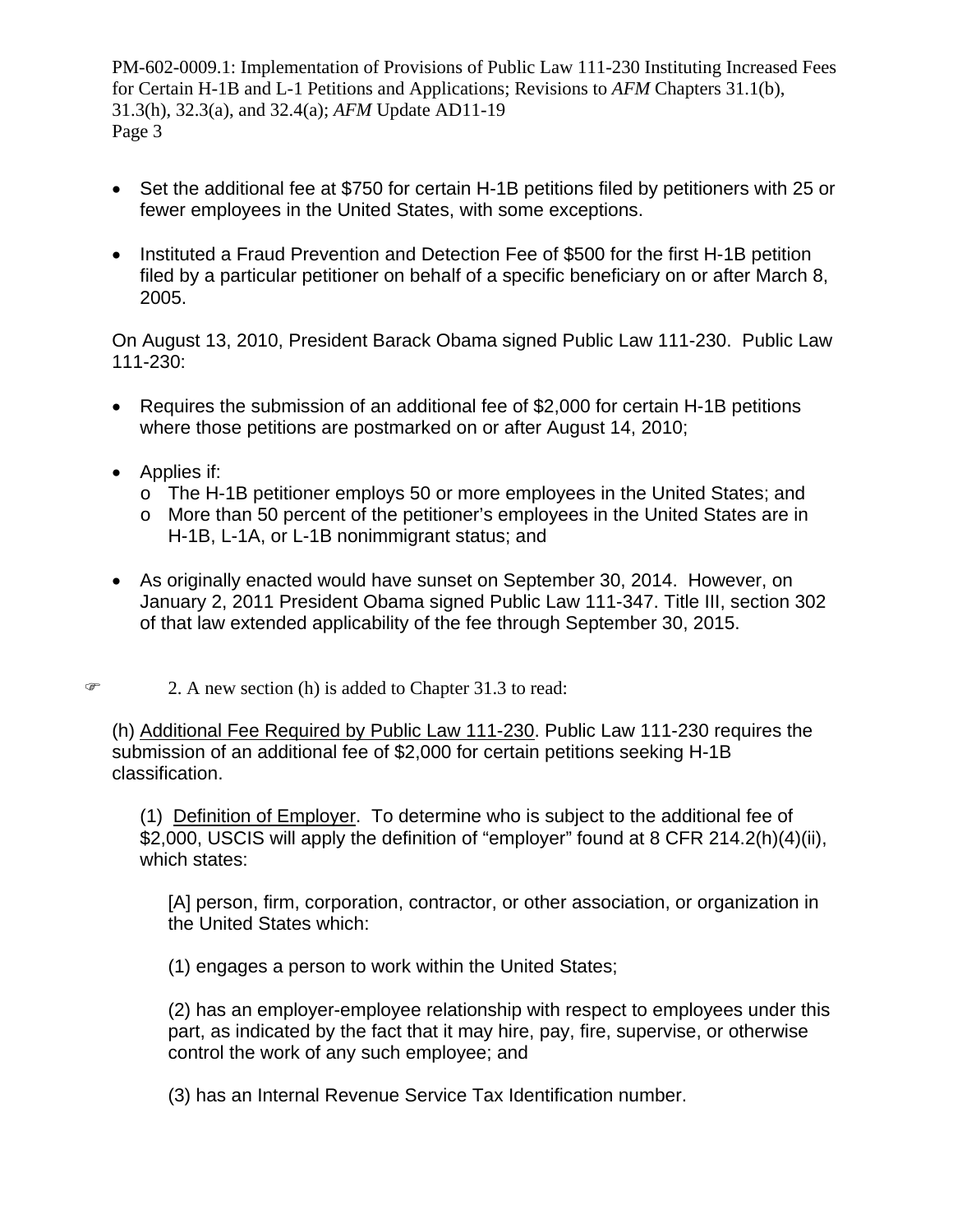The use of this definition for purposes of determining the application of this new fee does not extend or authorize its application beyond Public Law 111-230 and the H-1B rules and regulations.

(2) Counting Full-time and Part-time Employees. For the purposes of Public Law 111-230, all employees, whether full-time or part-time, will count towards the calculation of whether an employer is subject to the new fee.

(3) U.S. and Foreign Payrolls. When calculating the percentage of employees in H-1B or L-1 status, all employees in the United States, regardless of whether they are paid through a U.S. or foreign payroll, will count toward the calculation.

(4) Treatment of Petitions Filed Before Publication of Revised Forms. If an H-1B petition either seeking initial classification or requesting a change of employer is filed before publication of the revised Form I-129, the adjudicator will review any explanation or supporting evidence to determine whether the fee required by Public Law 111-230 applies to the petition, as explained in the following chart: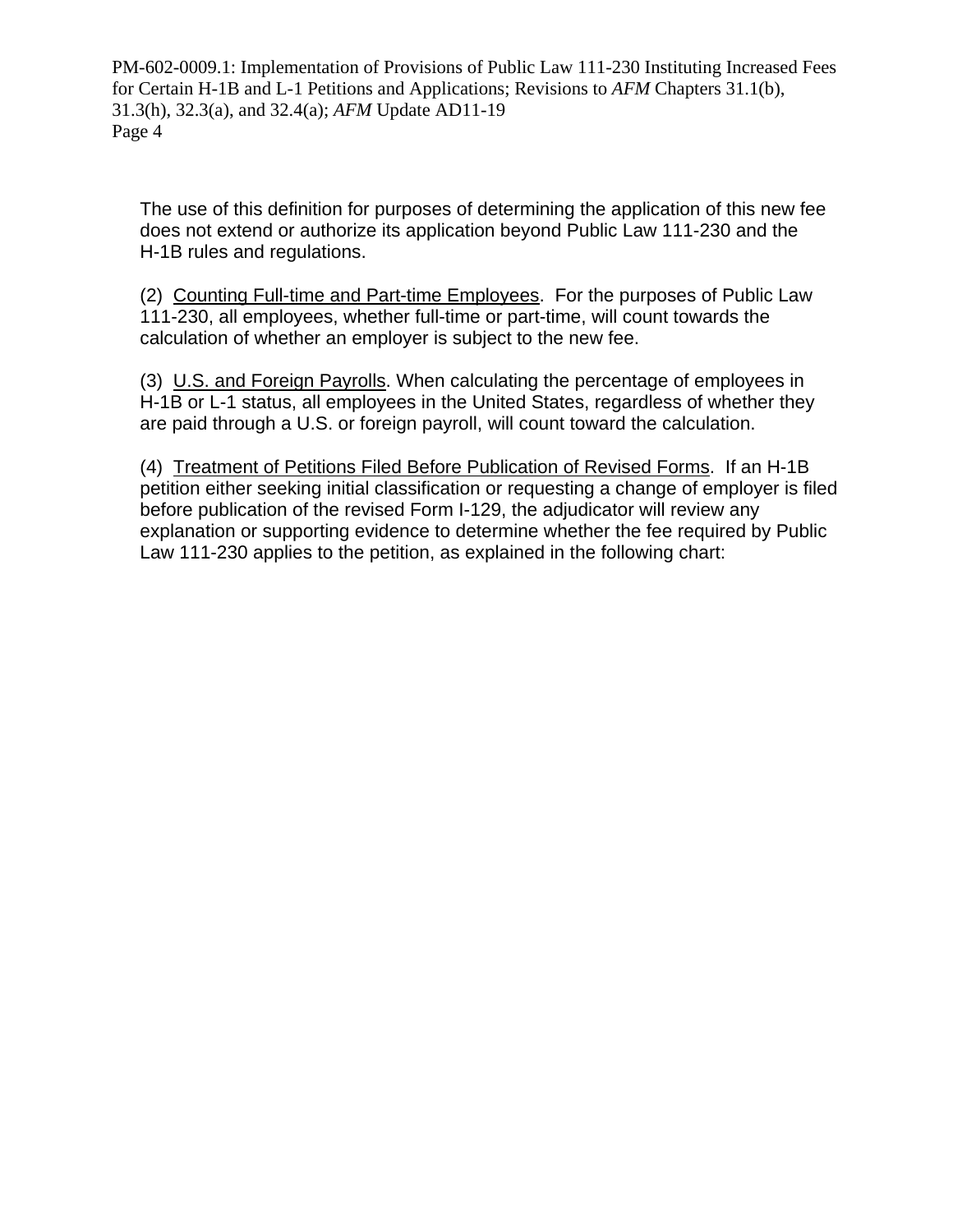| If                                                                                                                                                                                                                                                                                                                                             | And                                                                                                                                                                                                             | And                                                                                                                                   | And                                                                                                   | Then                                                                                                                                                                                                                                          |
|------------------------------------------------------------------------------------------------------------------------------------------------------------------------------------------------------------------------------------------------------------------------------------------------------------------------------------------------|-----------------------------------------------------------------------------------------------------------------------------------------------------------------------------------------------------------------|---------------------------------------------------------------------------------------------------------------------------------------|-------------------------------------------------------------------------------------------------------|-----------------------------------------------------------------------------------------------------------------------------------------------------------------------------------------------------------------------------------------------|
| The H-1B petition is<br>postmarked before<br>August 14, 2010                                                                                                                                                                                                                                                                                   |                                                                                                                                                                                                                 |                                                                                                                                       |                                                                                                       | The fee does not apply;<br>adjudicator can adjudicate<br>the case                                                                                                                                                                             |
| The<br>H-1B petition<br>seeking either (a)<br>initial grant of<br>nonimmigrant<br>classification for the<br>beneficiary or (b)<br>authorization for an<br>alien already<br>classified as an<br>H-1B nonimmigrant<br>to change<br>employers is<br>postmarked on or<br>after August 14,<br>2010 through, and<br>including,<br>September 30, 2015 | The petitioner has<br>paid the fee<br>required by P.L.<br>111-230 OR the<br>petitioner has<br>attached a<br>statement or<br>evidence that it is<br>exempt from the fee<br>required by P.L.<br>111-230,          |                                                                                                                                       |                                                                                                       | The adjudicator can<br>adjudicate the case                                                                                                                                                                                                    |
|                                                                                                                                                                                                                                                                                                                                                | The petitioner has<br>not paid the fee<br>required by P.L.<br>111-230 AND the<br>petitioner has not<br>attached a<br>statement or<br>evidence that it is<br>exempt from the fee<br>required by P.L.<br>111-230, | The employer has<br>fewer than 50<br>employees in the<br><b>United States</b>                                                         |                                                                                                       | The fee does not apply,<br>adjudicator can adjudicate<br>the case                                                                                                                                                                             |
|                                                                                                                                                                                                                                                                                                                                                |                                                                                                                                                                                                                 | The employer has<br>50 or more<br>employees in the<br><b>United States</b>                                                            | 50% or fewer of the<br>employees in the<br>U.S. are in H-1B,<br>L-1A, or L-1B<br>nonimmigrant status  | The fee does not apply,<br>adjudicator can adjudicate<br>the case                                                                                                                                                                             |
|                                                                                                                                                                                                                                                                                                                                                |                                                                                                                                                                                                                 |                                                                                                                                       | More than 50% of<br>the employees in<br>the U.S. are in<br>H-1B, L-1A, or L-1B<br>nonimmigrant status | The fee DOES apply. The<br>adjudicator must issue an<br>RFE explaining that the<br>petitioner must either<br>submit the fee or provide<br>evidence that it is, in fact,<br>not subject to the fee.                                            |
|                                                                                                                                                                                                                                                                                                                                                |                                                                                                                                                                                                                 | The adjudicator<br>CANNOT determine<br>from other<br>documents<br>submitted whether<br>the fee required by<br>P.L. 111-230<br>applies |                                                                                                       | The adjudicator must issue<br>an RFE explaining the<br>provisions of P.L. 111-230<br>and informing the petitioner<br>that he or she must submit<br>either the fee or a<br>statement or other<br>evidence as to why the fee<br>does not apply. |

(5) Composition of Request for Evidence (RFE). If the fee applies but was not collected or if the adjudicator cannot determine whether the fee applies, the adjudicator should issue an RFE to the petitioner soliciting the additional fee or a statement or other evidence that the fee does not apply. The RFE should also cover any other deficiencies in the filing.

An RFE issued to address only the new fee should provide the petitioner with a maximum of 30 days to respond to the RFE. If the RFE addresses other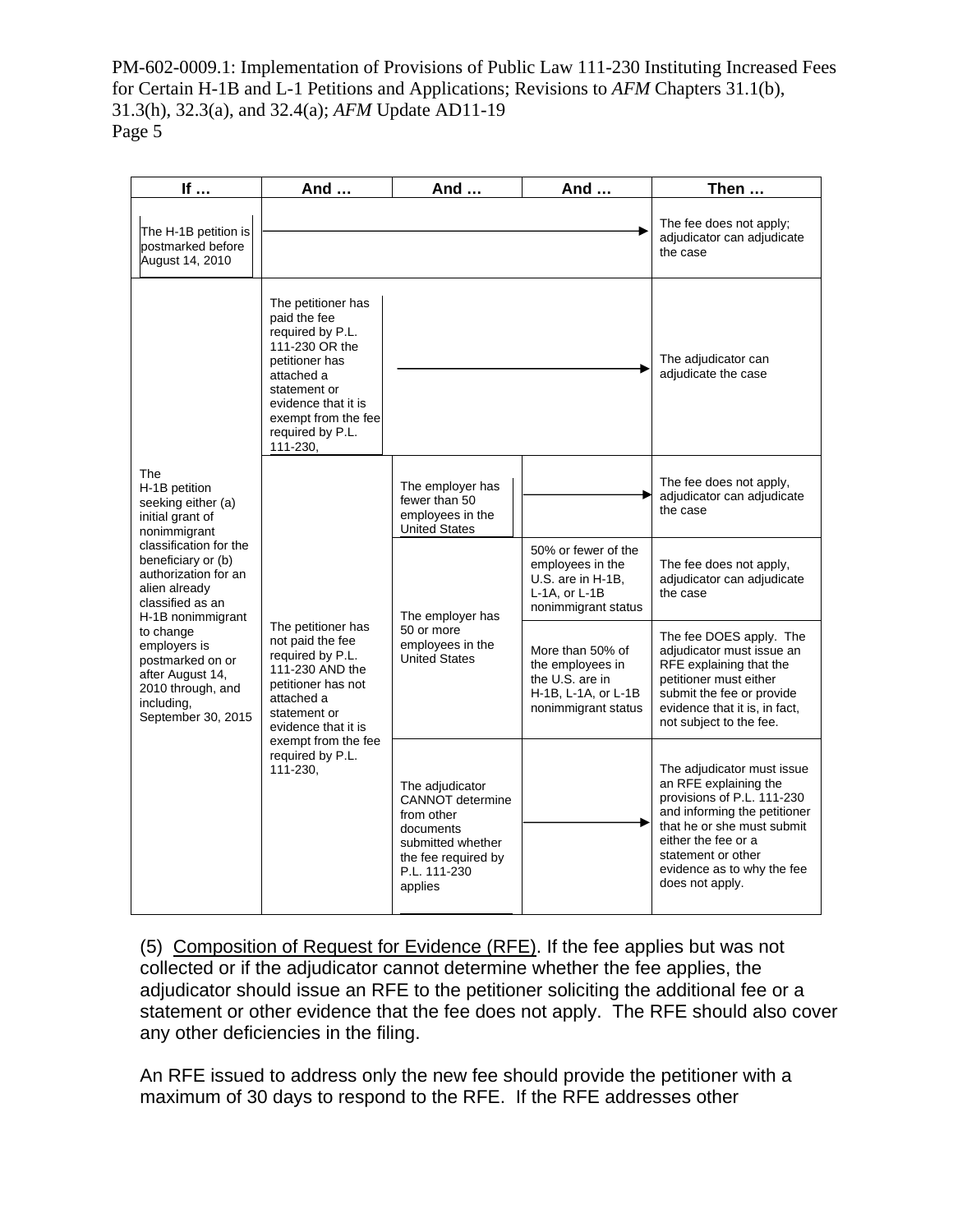deficiencies that would normally allow for more time to respond, then the RFE may provide more than 30 days.

The RFE will inform the petitioner that it must submit an additional fee if it employs 50 or more individuals in the United States and over 50% of those employees are in H-1B, L-1A, or L-1B nonimmigrant status. The adjudicator:

- Must deny the petition if the petitioner fails to respond to the RFE. (Previously submitted fees will not be refunded.)
- May request additional clarifying information or (in certain cases) issue a notice of intent to deny (NOID) if the petitioner responds to the RFE and indicates that it is not subject to the fee, but there are discrepancies that indicate otherwise.
- Cannot approve the petition if the petitioner responds to the RFE and provides evidence that it is subject to the additional fee, but fails to submit the additional fee with the response. (If a petition is denied, previously submitted fees will not be refunded.)

(6) Treatment of Petitions Once Revised Form I-129 Is Published. After the revised Form I-129 is implemented, an H-1B petition subject to the additional fee that is submitted without the fee will be rejected. Rejected filings do not retain a filing date. If, after the revised form is implemented, an adjudicator encounters an H-1B petition that was receipted without the additional fee and determines that the fee was required, the adjudicator should issue a NOID soliciting the additional fee. Whenever possible, the notice should cover any other deficiencies in the filing.

(7) Submission of Inaccurate Statement(s) by Petitioner to Avoid Payment of Fee. The adjudicator should follow local procedures to refer to the Center Fraud Detection Office (CFDO) any petition where there is information or documentation to substantiate that the petitioner has inaccurately presented material facts in the petition and supporting documentation to avoid paying the additional fee.

- 3. Section (a) of Chapter 32.3 to is revised to read:
	- (a) General.

(1) Basic Provisions. Section **[101\(a\)\(15\)\(L\)](http://dhsconnect.dhs.gov/uscis/org/EXSO/ilink/docView/SLB/HTML/SLB/0-0-0-1/0-0-0-28/0-0-0-100.html#0-0-0-703)** of the Act and regulations at **[8 CFR](http://dhsconnect.dhs.gov/uscis/org/EXSO/ilink/docView/SLB/HTML/SLB/0-0-0-1/0-0-0-11260/0-0-0-17196/0-0-0-18917.html#0-0-0-9219)  [214.2\(l\)](http://dhsconnect.dhs.gov/uscis/org/EXSO/ilink/docView/SLB/HTML/SLB/0-0-0-1/0-0-0-11260/0-0-0-17196/0-0-0-18917.html#0-0-0-9219)** are designed to facilitate the temporary transfer of foreign nationals with management, executive, and specialized knowledge skills to the United States to continue employment with an office of the same employer, its parent, branch, subsidiary, or affiliate. Petitioners seeking to classify aliens as intracompany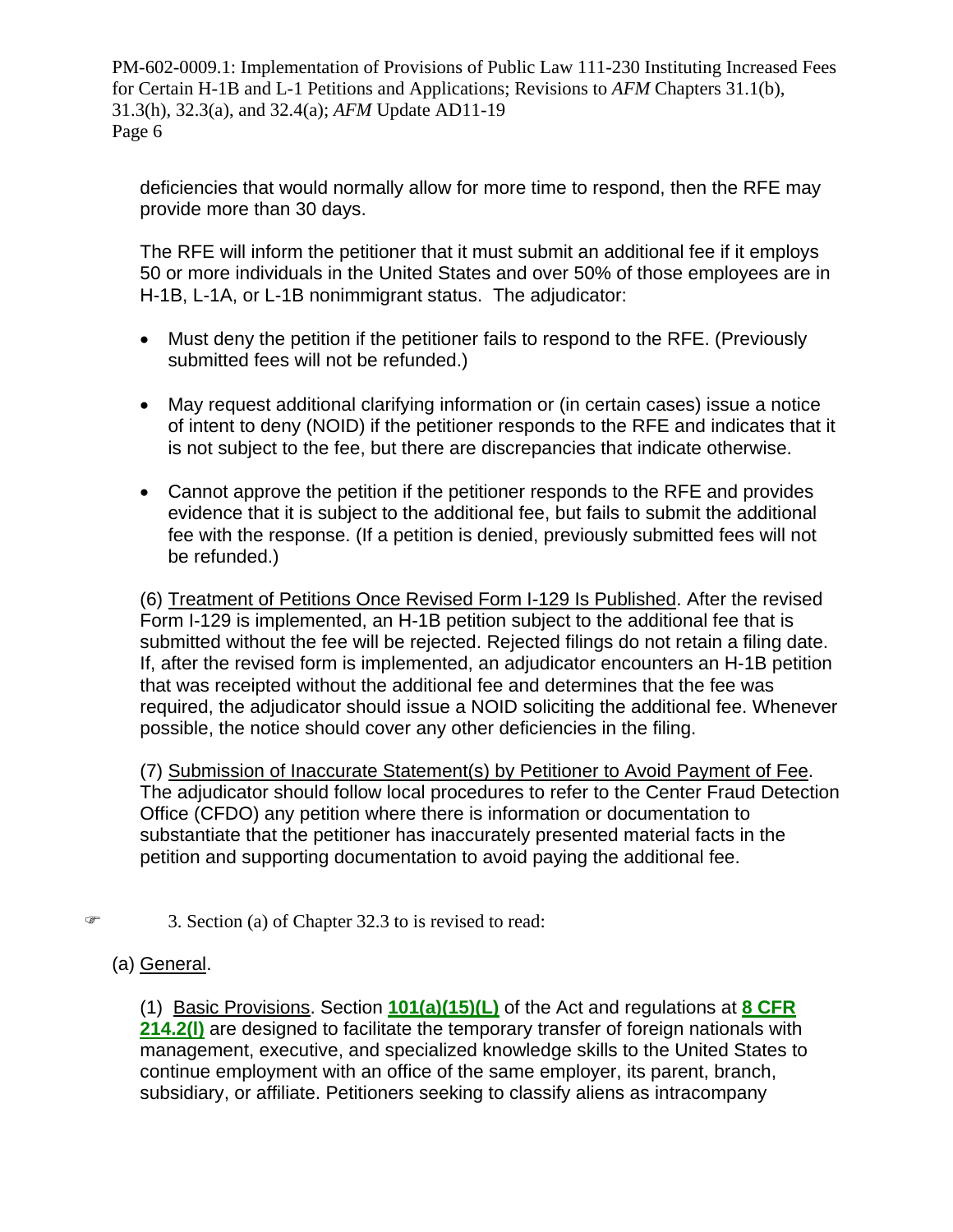transferees must file a petition on **[Form I-129](http://uscis.gov/graphics/formsfee/forms/i-129.htm)** (including the L supplement) or, in the case of a visa-exempt alien, on **Form I-129S** with USCIS for a determination of whether the alien is eligible for L-1 classification and whether the petitioner is a qualifying organization. An individual L-1 petition is filed at the service center having jurisdiction where the alien will be employed, except that NAFTA cases (discussed in **[Chapter 37](http://dhsconnect.dhs.gov/uscis/org/EXSO/ilink/docView/AFM/HTML/AFM/0-0-0-1/0-0-0-16277.html#0-0-0-763)**) may be filed at Class A ports of entry. General adjudicative principles and procedures described in **[Chapter 10](http://dhsconnect.dhs.gov/uscis/org/EXSO/ilink/docView/AFM/HTML/AFM/0-0-0-1/0-0-0-976.html#0-0-0-421)** apply. For statistical purposes, executives and managers are internally coded (in CLAIMS) L-1A and specialized knowledge employees are coded L-1B, although only "L-1" is used for visa issuance and admission purposes.

(2) Fee Required by Public Law 111-230. Enacted August 13, 2010, Public Law 111-230, as amended, requires the submission of an additional fee of \$2,250 for certain L-1 petitions.

(A) Application of the Fee. On August 13, 2010, President Barack Obama signed Public Law 111-230. Public Law 111-230:

- Requires the submission of an additional fee of \$2,250 for certain L-1A and L-1B petitions, where those petitions are postmarked on or after August 14, 2010;
- Applies if:
	- o The L-1 petitioner employs 50 or more employees in the United States; and
	- o More than 50 percent of the petitioner's employees in the United States are in H-1B, L-1A, or L-1B nonimmigrant status; and
- As originally enacted would have sunset on September 30, 2014. However, on January 2, 2011 President Obama signed Public Law 111-347. Title III, section 302 of that law extended applicability of the fee through September 30, 2015.

(B) Definition of Employer. To determine who is subject to the additional fee of \$2,250, USCIS will apply the definition of "employer" found at 8 CFR 214.2(h)(4)(ii), which states:

[A] person, firm, corporation, contractor, or other association, or organization in the United States which:

(1) engages a person to work within the United States;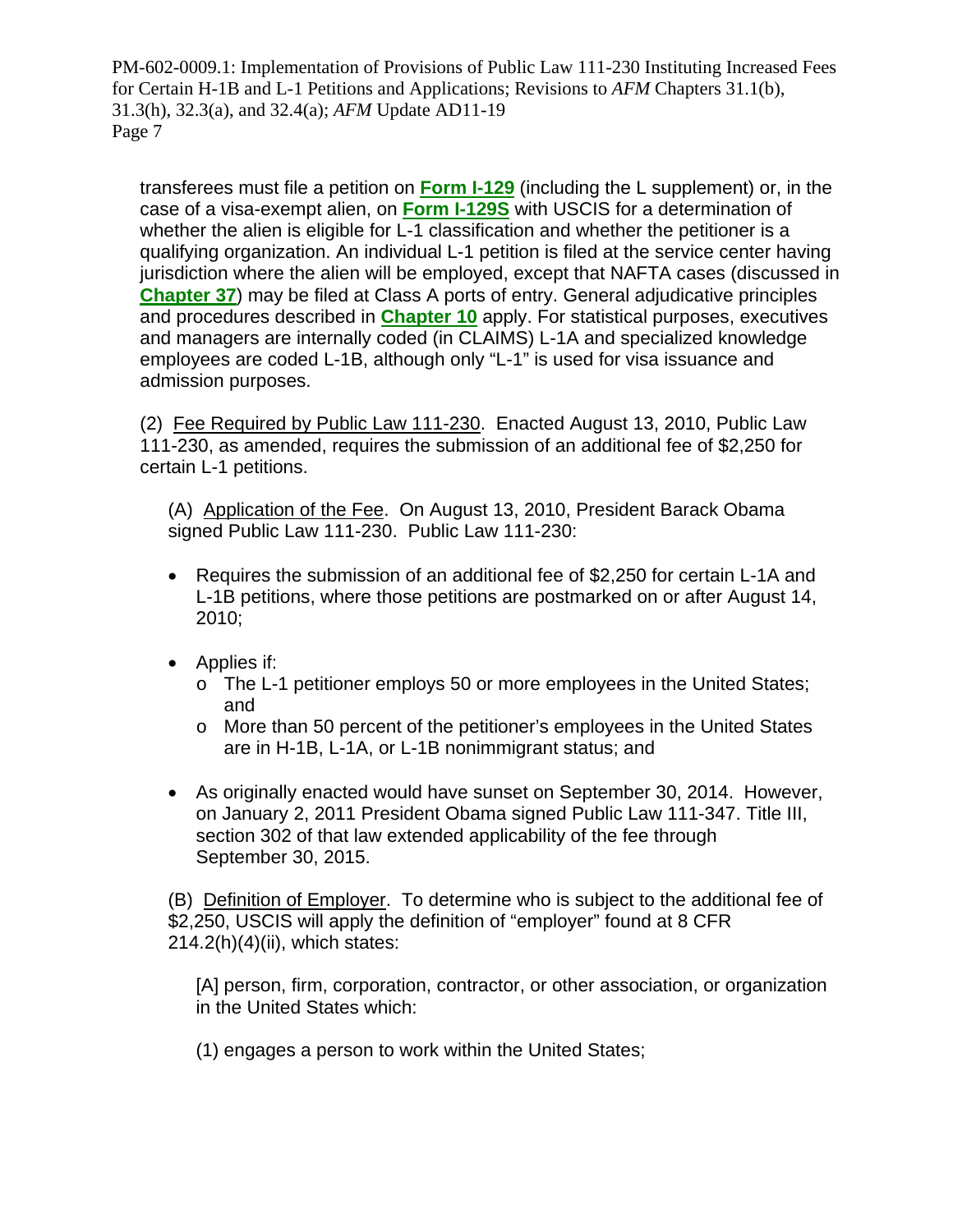> (2) has an employer-employee relationship with respect to employees under this part, as indicated by the fact that it may hire, pay, fire, supervise, or otherwise control the work of any such employee; and

(3) has an Internal Revenue Service Tax Identification number.

The use of this definition for purposes of determining the application of this new fee does not extend or authorize its application beyond Public Law 111-230 and the H-1B rules and regulations.

(C) Counting Full-time and Part-time Employees. For the purposes of Public Law 111-230, all employees, whether full-time or part-time, will count towards the calculation of whether an employer is subject to the new fee.

(D) U.S. and Foreign Payrolls. When calculating the percentage of employees in H-1B or L-1 status, all employees in the United States, regardless of whether they are paid through a U.S. or foreign payroll, will count toward the calculation.

(E) Treatment of Petitions Filed Before Publication of Revised Forms. If either an initial petition for L-1 classification or an L-1 petition requesting a change of employer is filed before the revised Form I-129 and Form I-129S are published, the adjudicator will review any explanation or supporting evidence to determine whether the fee required by Public Law 111-230 applies to the petition, as explained in the following chart: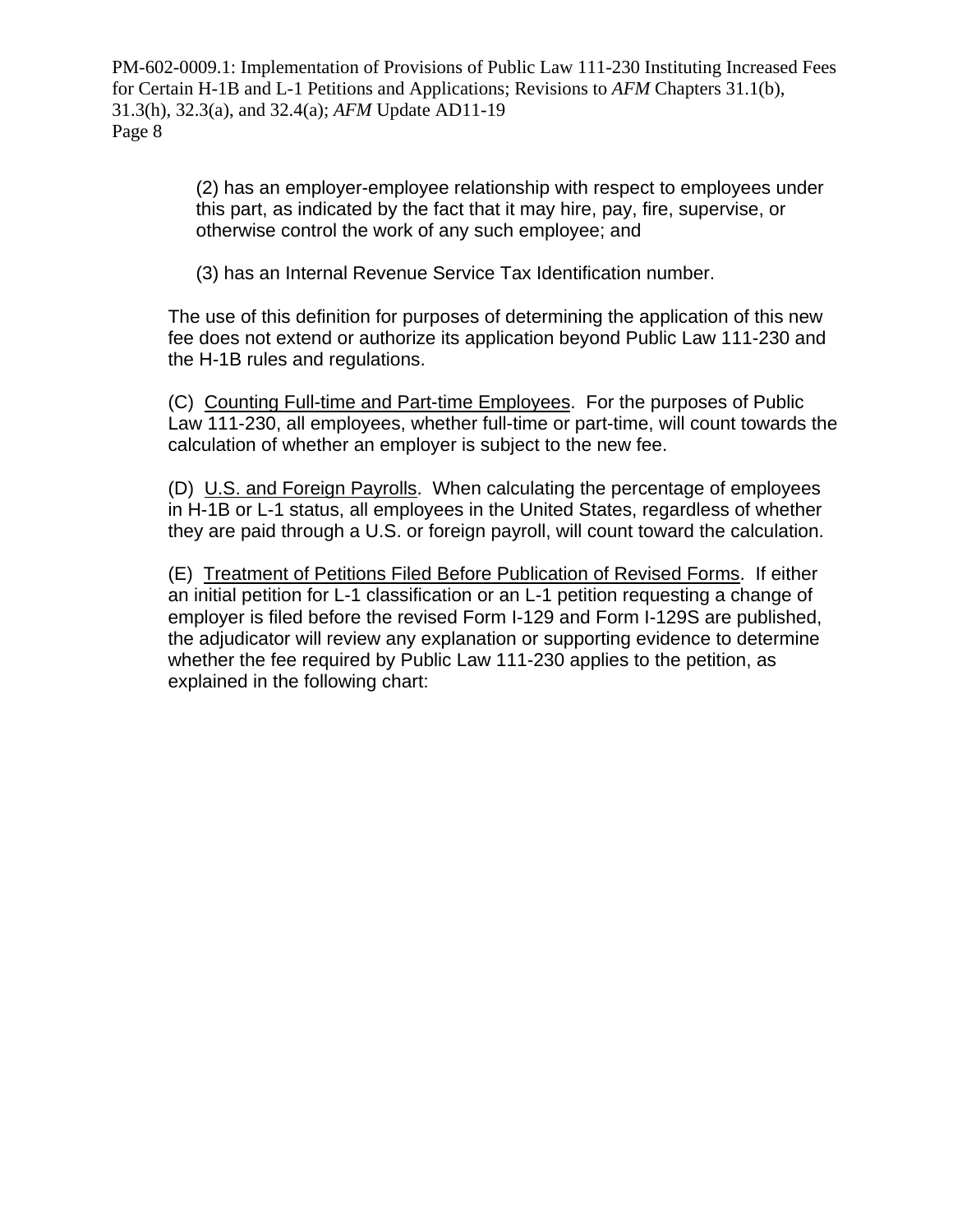| If $\ldots$                                                                                                                                                                                                                                                                                                                                                                                     | And                                                                                                                                                                                                             | And                                                                                                                                   | And                                                                                                   | Then                                                                                                                                                                                                                                          |
|-------------------------------------------------------------------------------------------------------------------------------------------------------------------------------------------------------------------------------------------------------------------------------------------------------------------------------------------------------------------------------------------------|-----------------------------------------------------------------------------------------------------------------------------------------------------------------------------------------------------------------|---------------------------------------------------------------------------------------------------------------------------------------|-------------------------------------------------------------------------------------------------------|-----------------------------------------------------------------------------------------------------------------------------------------------------------------------------------------------------------------------------------------------|
| The L-1 petition or<br>Form I-129S filed<br>by a visa-exempt<br>individual is<br>postmarked before<br>August 14, 2010                                                                                                                                                                                                                                                                           |                                                                                                                                                                                                                 |                                                                                                                                       |                                                                                                       | The fee does not apply;<br>adjudicator can adjudicate<br>the case                                                                                                                                                                             |
| The L-1 petition (or<br>Form I-129S filed by<br>a visa-exempt<br>individual) seeking<br>either (a) initial grant<br>of nonimmigrant<br>classification for the<br>beneficiary or (b)<br>authorization for an<br>alien already<br>classified as an L-1<br>nonimmigrant to<br>change employers<br>is postmarked on or<br>after August 14,<br>2010 through, and<br>including,<br>September 30, 2015 | The petitioner has<br>paid the fee<br>required by P.L.<br>111-230 OR the<br>petitioner has<br>attached a<br>statement or<br>evidence that it is<br>exempt from the fee<br>required by P.L.<br>111-230,          |                                                                                                                                       | The adjudicator can<br>adjudicate the case                                                            |                                                                                                                                                                                                                                               |
|                                                                                                                                                                                                                                                                                                                                                                                                 | The petitioner has<br>not paid the fee<br>required by P.L.<br>111-230 AND the<br>petitioner has not<br>attached a<br>statement or<br>evidence that it is<br>exempt from the fee<br>required by P.L.<br>111-230. | The employer has<br>fewer than 50<br>employees in the<br><b>United States</b>                                                         |                                                                                                       | The fee does not apply,<br>adjudicator can adjudicate<br>the case                                                                                                                                                                             |
|                                                                                                                                                                                                                                                                                                                                                                                                 |                                                                                                                                                                                                                 | The employer has<br>50 or more<br>employees in the<br><b>United States</b>                                                            | 50% or fewer of the<br>employees in the<br>U.S. are in H-1B,<br>L-1A, or L-1B<br>nonimmigrant status  | The fee does not apply,<br>adjudicator can adjudicate<br>the case                                                                                                                                                                             |
|                                                                                                                                                                                                                                                                                                                                                                                                 |                                                                                                                                                                                                                 |                                                                                                                                       | More than 50% of<br>the employees in<br>the U.S. are in<br>H-1B, L-1A, or L-1B<br>nonimmigrant status | The fee DOES apply. The<br>adjudicator must issue an<br>RFE explaining that the<br>petitioner must either<br>submit the fee or provide<br>evidence that it is, in fact,<br>not subject to the fee.                                            |
|                                                                                                                                                                                                                                                                                                                                                                                                 |                                                                                                                                                                                                                 | The adjudicator<br>CANNOT determine<br>from other<br>documents<br>submitted whether<br>the fee required by<br>P.L. 111-230<br>applies |                                                                                                       | The adjudicator must issue<br>an RFE explaining the<br>provisions of P.L. 111-230<br>and informing the petitioner<br>that he or she must submit<br>either the fee or a<br>statement or other<br>evidence as to why the fee<br>does not apply. |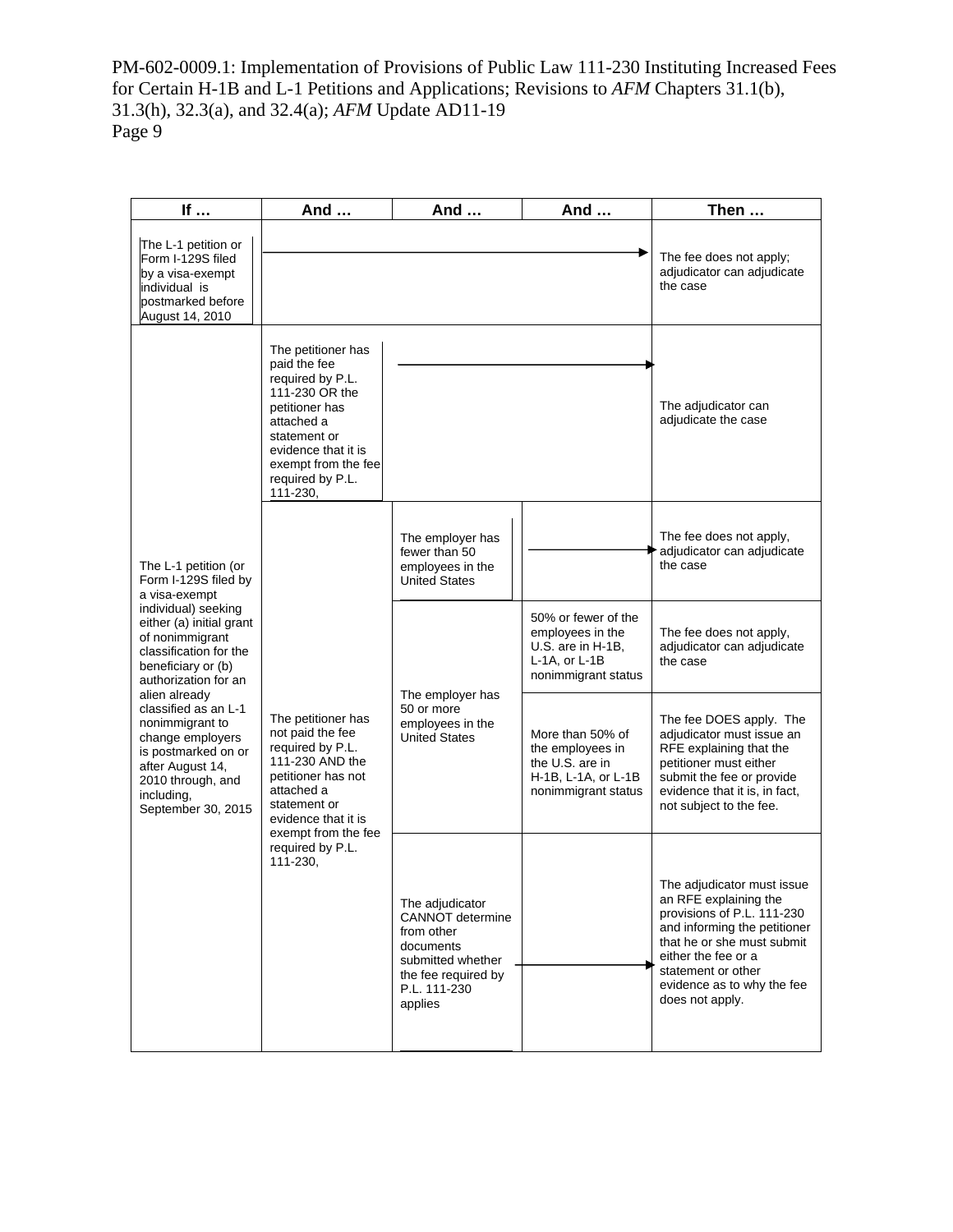(F) Treatment of I-129S. If the fee applies, the petitioner should remit the additional fee to the USCIS office where the Form I-129S is filed.

(G) Composition of Request for Evidence (RFE). If the fee applies but was not collected, or if the adjudicator cannot determine whether the fee applies, the adjudicator should issue an RFE to the petitioner soliciting the additional fee or a statement or other evidence that the fee does not applies. The RFE should also cover any other deficiencies in the filing.

An RFE issued to address only the new fee, should provide the petitioner with a maximum of 30 days to respond to the RFE. If the RFE addresses other deficiencies that would normally allow for more time to respond, then the RFE may provide more than 30 days.

The RFE will inform the petitioner that it must submit an additional fee if it employs 50 or more individuals in the United States and over 50% of those employees are in H-1B, L-1A, or L-1B nonimmigrant status.

- The adjudicator must deny the petition if the petitioner fails to respond to the RFE. (Previously submitted fees will not be refunded.)
- If the petitioner responds to the RFE and indicates that it is not subject to the fee, but there are discrepancies that indicate otherwise, further clarifying information may be requested, or in certain cases, a notice of intent to deny (NOID) may be issued.
- A petition cannot be approved if the petitioner responds to the RFE and provides evidence that it is subject to the additional fee, but fails to submit the additional fee with the response. (If a petition is denied, previously submitted fees will not be refunded.)

(H) Treatment of Petitions Once Revised Form I-129 and Form I-129S Are Published. After the revised Form I-129 and Form I-129S are implemented, an L-1 petition subject to the additional fee that is submitted without the fee, will be rejected. Rejected filings do not retain a filing date. If, after the revised form is implemented, an adjudicator encounters an L-1 petition that was receipted without the additional fee and determines that the fee was required, the adjudicator should issue a NOID soliciting the additional fee. Whenever possible, the notice should cover any other deficiencies in the filing.

(I) Submission of Inaccurate Statement(s) by Petitioner to Avoid Payment of Fee. The adjudicator should follow local procedures to refer to the Center Fraud Detection Office (CFDO) any petitions where there is information or